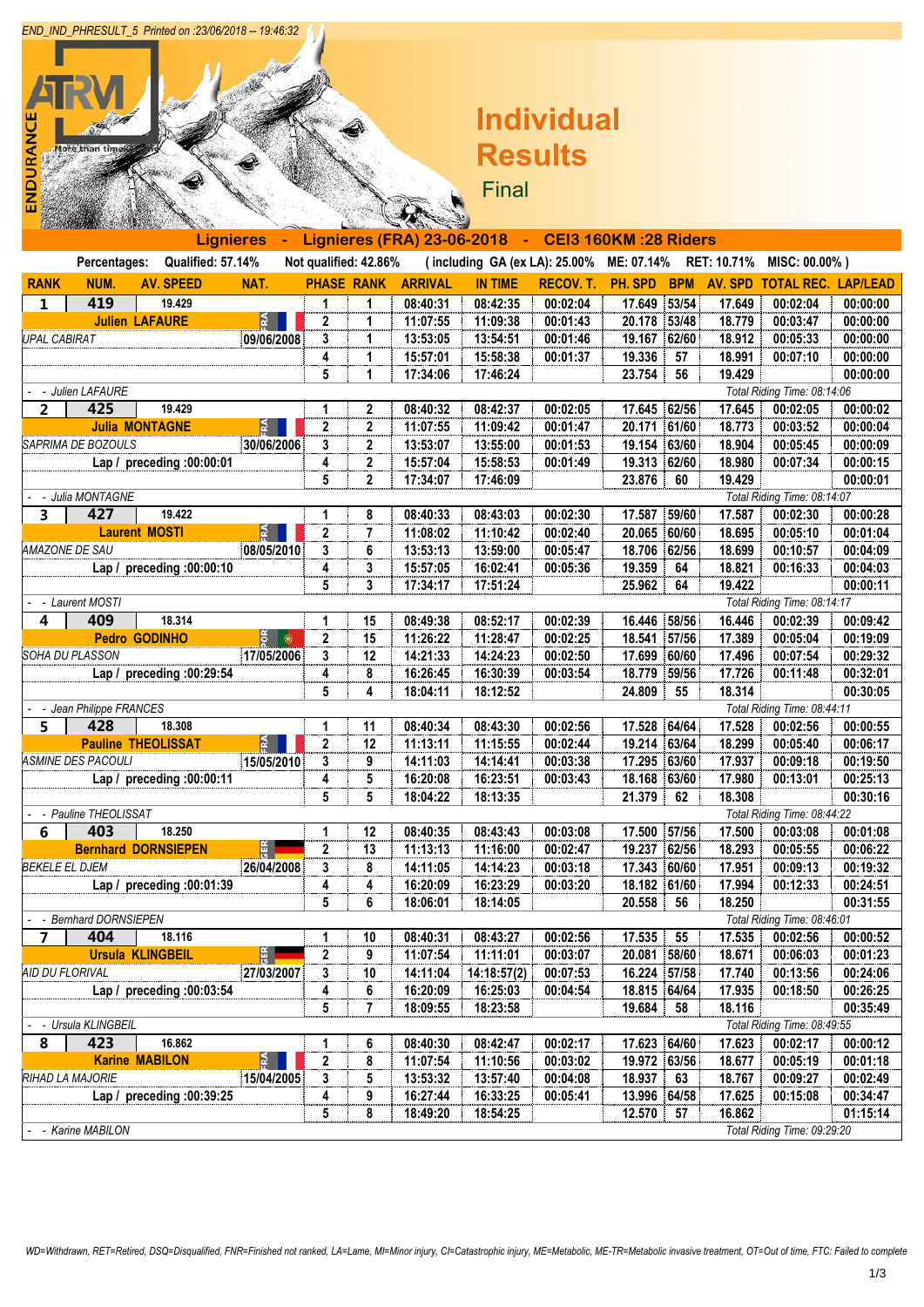| 1 21 08:51:55 08:54:37 00:02:42 16.181 59/58 16.181 00:02:42 00:12:02<br>2 18 11:33:06 11:35:45 00:02:39 17.832 55/56 16.933 00:05:21 00:26:07<br>1999 3 14 14:42:04 14:44:57 00:02:39 17.832 55/56 16.933 00:05:21 00:26:07<br>4 10                              |  |  |
|-------------------------------------------------------------------------------------------------------------------------------------------------------------------------------------------------------------------------------------------------------------------|--|--|
|                                                                                                                                                                                                                                                                   |  |  |
|                                                                                                                                                                                                                                                                   |  |  |
|                                                                                                                                                                                                                                                                   |  |  |
|                                                                                                                                                                                                                                                                   |  |  |
| 1 24 08:52:01 08:54:58 00:02:57 16.142 63 16.142 00:02:57 00:12:23<br>23 11:33:10 11:35:59 00:02:49 17.849 56/60 16.918 00:05:46 00:26:21<br>23/04/1999 3 18 14:42:06 14:46:46 00:04:40 15.917 64/60 16.556 00:10:26 00:51:55                                     |  |  |
|                                                                                                                                                                                                                                                                   |  |  |
|                                                                                                                                                                                                                                                                   |  |  |
| 4 14 16:58:40 17:03:20 00:04:40 16.776 59/60 16.597 00:15:06 01:04:42<br>5 10 18:49:35 19:01:07 19:200 60 16.854 01:15:29                                                                                                                                         |  |  |
| $\begin{array}{ c c c c c c }\hline \hspace{1.6cm}5 & \hspace{1.4cm}10 & \hspace{1.4cm}18:49:35 & \hspace{1.4cm}19:01:07\hline \end{array}$                                                                                                                       |  |  |
| 1 23 08:52:02 08:54:45 00:02:43 16.166 59/58 16.166 00:02:43                                                                                                                                                                                                      |  |  |
|                                                                                                                                                                                                                                                                   |  |  |
|                                                                                                                                                                                                                                                                   |  |  |
|                                                                                                                                                                                                                                                                   |  |  |
| 2 20 11:33:09 11:35:51 00:02:42 17.837 56/56 16.927 00:05:25 00:26:13<br>3 17 14:42:05 14:46:42 00:04:37 15.910 59/60 16.559 00:10:02 00:51:51<br>4 13 16:58:39 17:02:20 00:03:41 16.940 58/60 16.630 00:13:43 01:03:42<br>5 11 18:49:3                           |  |  |
|                                                                                                                                                                                                                                                                   |  |  |
|                                                                                                                                                                                                                                                                   |  |  |
| 1 19 08:51:59 08:54:23 00:02:24 16.207 57/60 16.207 00:02:24 00:11:48<br>2 17 11:33:09 11:35:43 00:02:34 17.802 55/56 16.935 00:04:58 00:26:05<br>1 3 15 14:42:06 14:45:16 00:03:10 16.048 58/60 16.616 00:08:08 00:50:25<br>4 11 16                              |  |  |
|                                                                                                                                                                                                                                                                   |  |  |
|                                                                                                                                                                                                                                                                   |  |  |
|                                                                                                                                                                                                                                                                   |  |  |
|                                                                                                                                                                                                                                                                   |  |  |
| 1 17 08:50:06 08:54:06 00:04:00 16.239 63/54 16.239 00:04:00 00:11:31<br>2 2 25 11:33:11 11:36:32 00:03:21 17.642 57/56 16.883 00:07:21 00:26:54<br>2007 3 19 14:42:11 14:46:49 00:04:38 15.970 63/64 16.554 00:11:59 00:51:58                                    |  |  |
|                                                                                                                                                                                                                                                                   |  |  |
|                                                                                                                                                                                                                                                                   |  |  |
| 4 15 16:58:42 17:04:05 00:05:23 16.655 63/60 16.573 00:17:22 01:05:27<br>5 13 18:49:38 18:57:57 19.442 64 16.853 01:15:32                                                                                                                                         |  |  |
|                                                                                                                                                                                                                                                                   |  |  |
| $\overline{1}$ 1 18 08:51:53 08:54:13 00:02:20 16.226 53/52 16.226 00:02:20 00:11:38                                                                                                                                                                              |  |  |
| 16 11:33:07 11:35:17 00:02:10 17.841 53/52 16.963 00:04:30 00:25:39<br>13 14:42:07 14:44:31 00:02:24 16.082 63/63 16.646 00:06:54 00:49:40                                                                                                                        |  |  |
|                                                                                                                                                                                                                                                                   |  |  |
| 4 12 16:58:38 17:01:21 00:02:43 16.730 62/62 16.662 00:09:37 0<br>5 14 18:49:41 18:54:57 18:54 55 16.851 0                                                                                                                                                        |  |  |
|                                                                                                                                                                                                                                                                   |  |  |
|                                                                                                                                                                                                                                                                   |  |  |
| 25 08:52:02 08:56:01 00:03:59 16.026 58/60 16.026 00:03:59                                                                                                                                                                                                        |  |  |
|                                                                                                                                                                                                                                                                   |  |  |
|                                                                                                                                                                                                                                                                   |  |  |
| Cabriela VON FELTEN 3. 20 11:33:26 11:33:26 11:36:38 00:03:12 17.908 52/52 16.877 00:07:11 00:27:00<br>SIGLAVY BAGDADY 728 09/04/2007 3 20 14:42:18 14:47:16 00:04:58 15.933 63/60 16.536 00:12:09 00:52:25<br>Lap / preceding :00:0                              |  |  |
|                                                                                                                                                                                                                                                                   |  |  |
|                                                                                                                                                                                                                                                                   |  |  |
| 1 26 08:51:58 08:59:20(2) 00:07:22 15.670 64/64 15.670 00:07:22 00:16:45<br>2 24 11:33:11 11:36:20 00:03:09 18.462 62/50 16.896 00:10:31 00:26:42<br>2 24 11:33:11 11:36:20 00:03:09 18.462 62/50 16.896 00:10:31 00:26:42<br>2 21 1                              |  |  |
|                                                                                                                                                                                                                                                                   |  |  |
|                                                                                                                                                                                                                                                                   |  |  |
|                                                                                                                                                                                                                                                                   |  |  |
|                                                                                                                                                                                                                                                                   |  |  |
|                                                                                                                                                                                                                                                                   |  |  |
|                                                                                                                                                                                                                                                                   |  |  |
| 1 14 08:49:38 08:51:31 00:01:53 16.535 61 16.535 00:01:53 00:08:56<br>2 14 11:26:22 11:28:18 00:01:56 18.496 55/60 17.422 00:03:49 00:18:40<br>3 11 14:21:34 14:23:45 00:02:11 17.719 55/60 17.524 00:06:00 00:28:54<br>4 7 16:26:45                              |  |  |
|                                                                                                                                                                                                                                                                   |  |  |
|                                                                                                                                                                                                                                                                   |  |  |
|                                                                                                                                                                                                                                                                   |  |  |
| $\begin{array}{ c cccccccccccc }\hline 1&22&08:51:51&08:54:43&00:02:52&16.170&58/56&16.170&00:02:52&00:12:08 \\\hline 2&22&11:33:08&11:35:55&00:02:47&17.822&54/58&16.923&00:05:39&00:26:17 \\\hline 0&3&22&14:42:07&14:52:16(2)&00:10:09&15.350&63/64&16.340&$   |  |  |
|                                                                                                                                                                                                                                                                   |  |  |
|                                                                                                                                                                                                                                                                   |  |  |
|                                                                                                                                                                                                                                                                   |  |  |
|                                                                                                                                                                                                                                                                   |  |  |
|                                                                                                                                                                                                                                                                   |  |  |
|                                                                                                                                                                                                                                                                   |  |  |
| $\begin{array}{ c ccccccccccccccc }\hline &1&20&08:51:56&08:54:27&00:02:31&16.199&54&16.199&00:02:31&00:11:52\cr\hline &2&21&11:33:10&11:35:54&00:02:44&17.785&63/60&16.924&00:05:15&00:26:16\cr\hline &3&16&14:42:13&14:45:37&00:03:24&16.030&59/60&16.602&00:0$ |  |  |
|                                                                                                                                                                                                                                                                   |  |  |
|                                                                                                                                                                                                                                                                   |  |  |
|                                                                                                                                                                                                                                                                   |  |  |